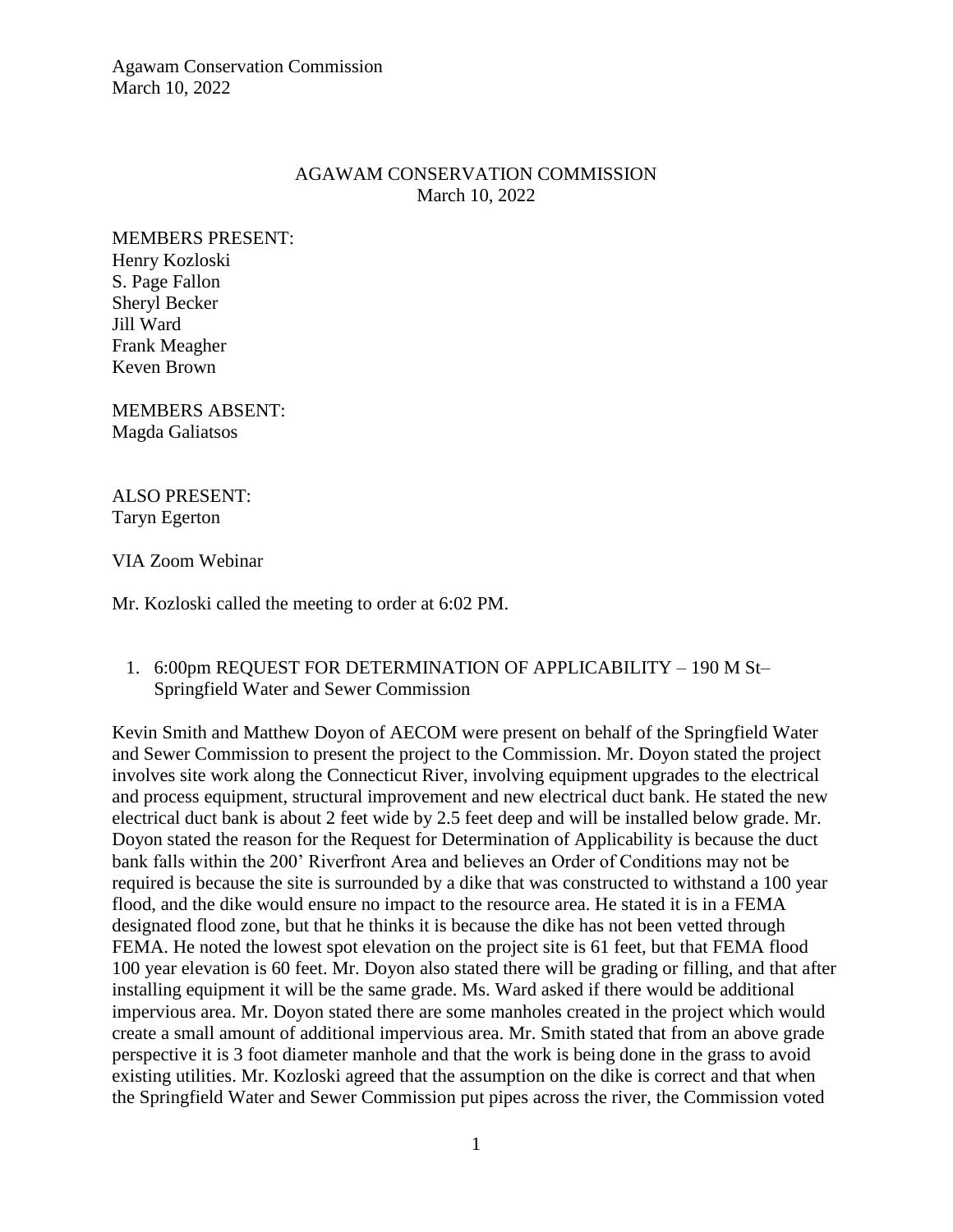Agawam Conservation Commission March 10, 2022

that the area was not in the floodplain and was put as a finding in the Order of Conditions for that project.

Mr. Kozloski opened the meeting up to the public and there were no comments.

Motion was made by Ms. Ward and seconded by Mr. Fallon to issue a negative determination for REQUEST FOR DETERMINATION OF APPLICABILITY – 190 M St – Springfield Water and Sewer Commission

### ROLL CALL VOTE 6 – 0

2. PUBLIC HEARING CONT. – Notice of Intent – 0 South West Street & 0 Pine Street – Town of Agawam

This agenda item was previously continued to the March 24, 2022 meeting.

3. PUBLIC HEARING CONT. – Notice of Intent – Aspenwood Associates LLC – 0 Silver Street & 0 Doane Avenue

Mr. Kozloski stated photographs of the project site have been sent to the members and that because of the bad weather, Mr. Kozloski went on site by himself to take the pictures. He stated that one of the wetlands in the Commission's jurisdiction has a steep bank and therefor would need more erosion controls. He stated that the second wetland had a tree fall on a preexisting road and was cut in half, and there has been some damage to the wetland, which will need to be addressed in the Order of Conditions when issued. Michelle Chase of Agawam Engineering was present during the meeting and went to the project site in the afternoon. She stated that areas outside of the commission's jurisdiction will be watched by the Engineering Department. She stated that during the site visit, it was noticed that there is some cleaning up of fallen trees, debris, and dumping that will need to take place beyond the limit of work as it is currently staked. Mr. Kozloski recommended a site visit to see where the minor violation has taken place and to see what type of erosion controls will need to be used at the site. Kirk MacNaughton of Aspenwood Associates, LLC was present to discuss the project and stated that the last time the project was before the commission, a bullet point list of items to be accomplished was given to him to be completed by this meeting. He stated that all items have been completed. Christin McDonough of SWCA was also present on behalf of the project. Ms. McDonough stated that SWCA did the original delineations and the Commission's 3<sup>rd</sup> party consultant review the boundaries in January 2020. She stated that the flags have been refreshed last week and Anderson Associates has certified that the flags have been properly surveyed. She also stated that the distance from the limit of work to the wetlands is 12 ft and 13.5 ft and showed where that information is located on the plans. Mr. Kozloski stated that because of the steep banks, better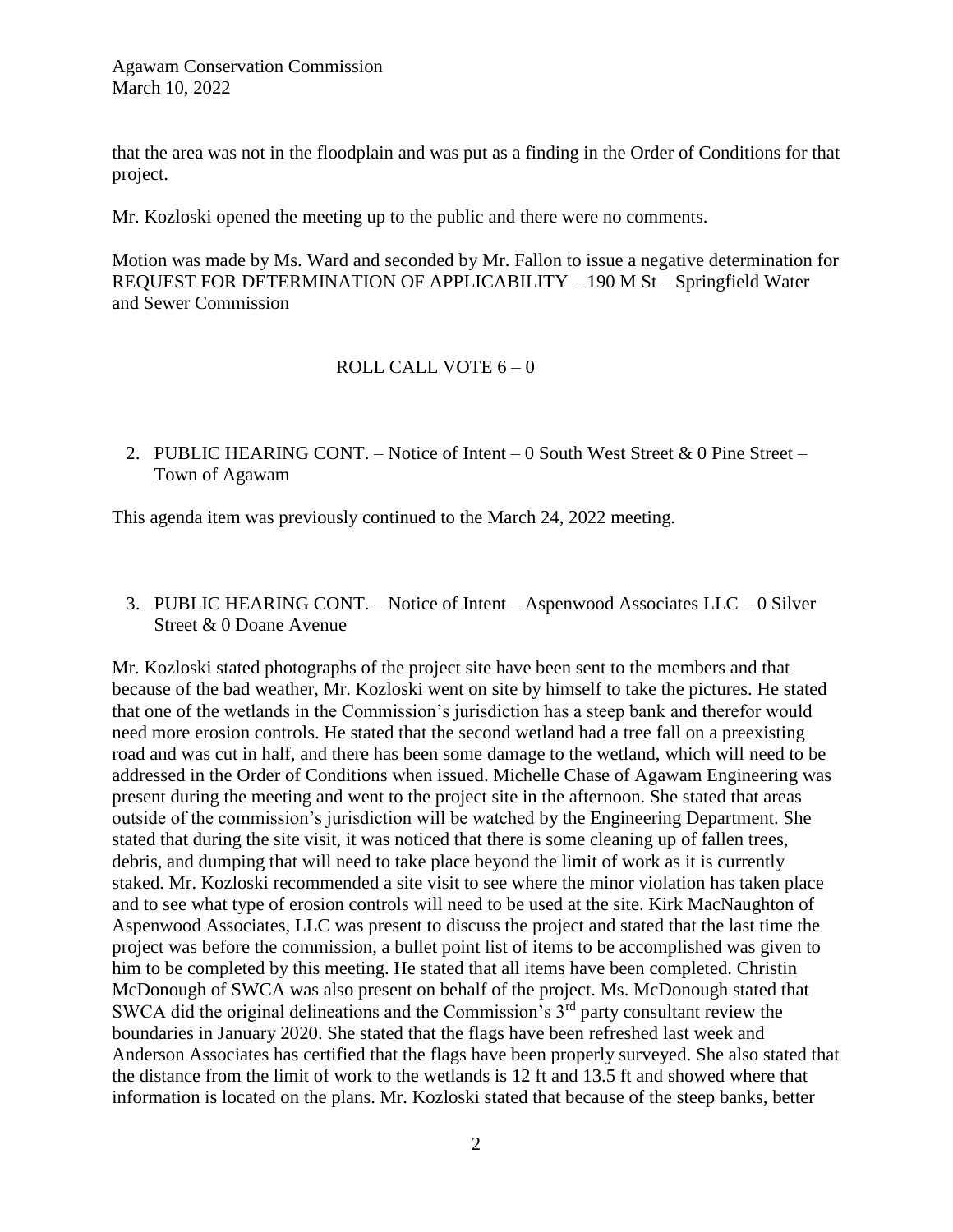erosion controls will need to be used and suggested a 12" silk sock with posts every 3 feet and hay bales behind it. Ms. McDonough stated that there is a rare species protection plan for Endangered Species which requires something more substantial for a limit of work barrier and suggested a silt fence to keep turtles from migrating into the construction zone. Mr. Kozloski stated he was only talking about the area with a steep banks. Mr. MacNaughton stated that the area the commission is worried about that has a tree blocking the road is due to trespassers with ATVs. Mr. Kozloski stated he would request an erosion control plan and stated that the area of the violation is minor.

Mr. Kozloski opened the meeting up to the public.

Lisa Patnode, 40 Doane Ave, questioned what was happening with the Conservation Restriction that was proposed. Mr. MacNaughton stated there isn't much of an update but that at the last meeting there was a request for the Commission to take ownership of the open space parcel and that it was referred to the city solicitor. Mr. MacNaughton asked for permission for his attorney to speak with the town's attorney and they had an initial conversation but no follow-up and is still up in the air. He stated that from the city solicitors report he didn't seem thrilled with the proposal and Mr. MacNaughton is exploring other options. Ms. Patnode stated she also spoke with the city solicitor and that from their conversation he didn't seem happy with the proposal.

There were no further public comments.

Mr. Kozloski stated that an onsite will need to be scheduled. The Commission and Mr. MacNaughton agreed that Thursday 3/17 at 11am would work for the onsite. Mr. MacNaughton requested a continuance to the next meeting.

Motion was made by Ms. Ward and seconded by Ms. Becker to continue PUBLIC HEARING – Notice of Intent – Aspenwood Associates LLC – 0 Silver Street & 0 Doane Avenue to March 24, 2022.

# ROLL CALL VOTE 6 – 0

4. PUBLIC HEARING CONT. – Notice of Intent – Main Street – Westfield River Interceptor Sewer Relocation Project – Agawam DPW (Continued to May 26, 2022)

This agenda item was previously continued to the May 26, 2022 meeting.

5. DISCUSSION – Virtual vs In Person Meetings

Mr. Kozloski stated that the Commission will have to go in person and that many other boards are currently in person. Mr. Brown stated that virtual meetings are still public meetings but Mr. Kozloski stated that in person meetings will need to resume at some point.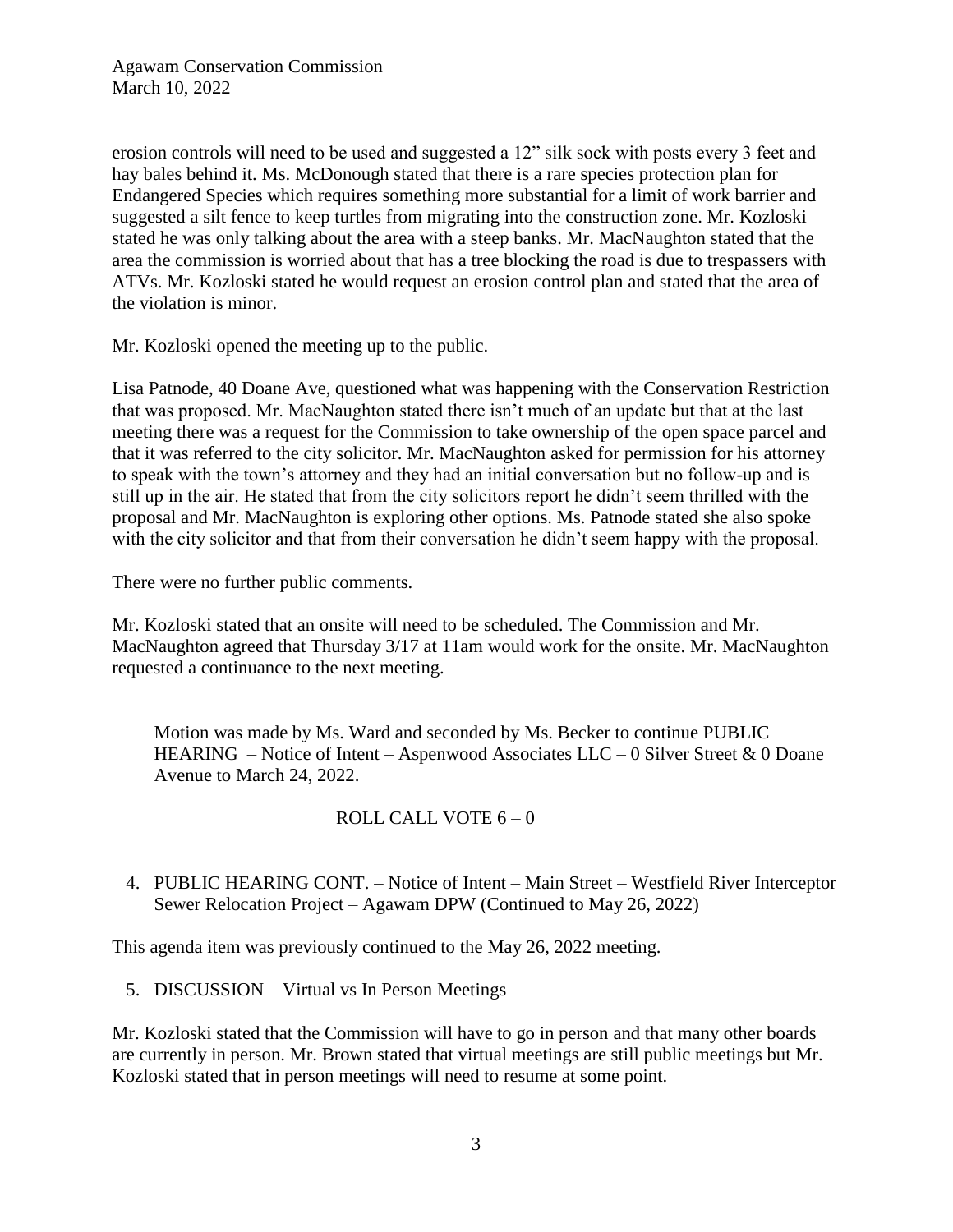Motion was made by Ms. Ward and seconded by Mr. Fallon to return to in person meetings starting the first meeting in April which is April  $14<sup>th</sup>$ , 2022.

### ROLL CALL VOTE 5 – 1 (Meagher)

6. Correspondence and Complaints

Ms. Egerton stated there was one complaint at 358 Corey St but that two commission members made an onsite and did not see any violations.

Mr. Kozloski stated there is an emergency order request from Agawam DPW regarding the flooding problem near Kellogg Ave. Michelle Chase of Agawam Engineering presented and stated that Philo Brook flows North to South and demonstrated on Agawam GIS the path of the brook. She stated there are 3 different issues with the main issue being erosion and sediment that is being deposited at an outfall and the brook cannot handle big storm events and floods the area. She states there is a 42" culvert that the town tried to locate but has been submerged and everything in the area has to flow through. Ms. Chase stated the  $3<sup>rd</sup>$  issue is that the area fills up and drains a little bit, but brush and downed trees have blocked the channel. There is a 36" pipe that was put in there by farmers as well. Ms. Chase showed a map with the location of the easement and then showed the location of stagnant water and where they would like to put a swale. She stated they want to create a positive flow but one challenge is that they will be 2-2.5 feet lower than the streambed. Ms. Chase said the streambed will need to be dredged and build up a berm. She then showed a map that has the elevations of the area including the elevation of the outlet pipe and streambed. Ms. Chase showed pictures of the site, noting the sediment at the outfall is not from the area as it is sandy and rocky. Ms. Ward asked when work would begin. Ms. Chase stated as soon as possible, hopefully next week or the week after. Ms. Chase shared an aerial from 1983 that shows the area with the culvert and the flow from the pipe has changed the direction of the brook. Mr. Brown asked whether a culvert is self-clearing, hoping that if one culvert is cleaned it won't block another one. Ms. Chase stated that they haven't been able to locate it because it's so deep, but that they're hoping to get to that. She stated they will have to keep an eye on the situation to see if any additional work is needed, such as having to clean out the whole stream. Mr. Brown asked if it would increase capacity so that if it backed up there it wouldn't negatively affect residents. Ms. Chase stated that's the goal so that the water doesn't go into where Kellogg Ave is. Mr. Fallon stated that the stream would be lowered 3 feet in one point and at the invert it would be 2 feet and then increase to 2 feet and asked if that was correct. Ms. Chase said yes, right at the outfall it has scoured there and the stream is still 1 foot higher than the invert and then jumps up to be 6-8 inches deep due to silt and debris. Mr. Fallon asked if they would try to follow the original Philo Brook stream bed. Ms. Chase said no, they will try to keep it the way it is now and demonstrated the general direction on the map. She stated that this topic was debated many times in the office but that they are going to follow the existing streambed as it exists today. She stated they would try to make a berm and protect the area from flooding and try to direct the area to the south. Mr. Kozloski asked if it was more of a drainage system than a